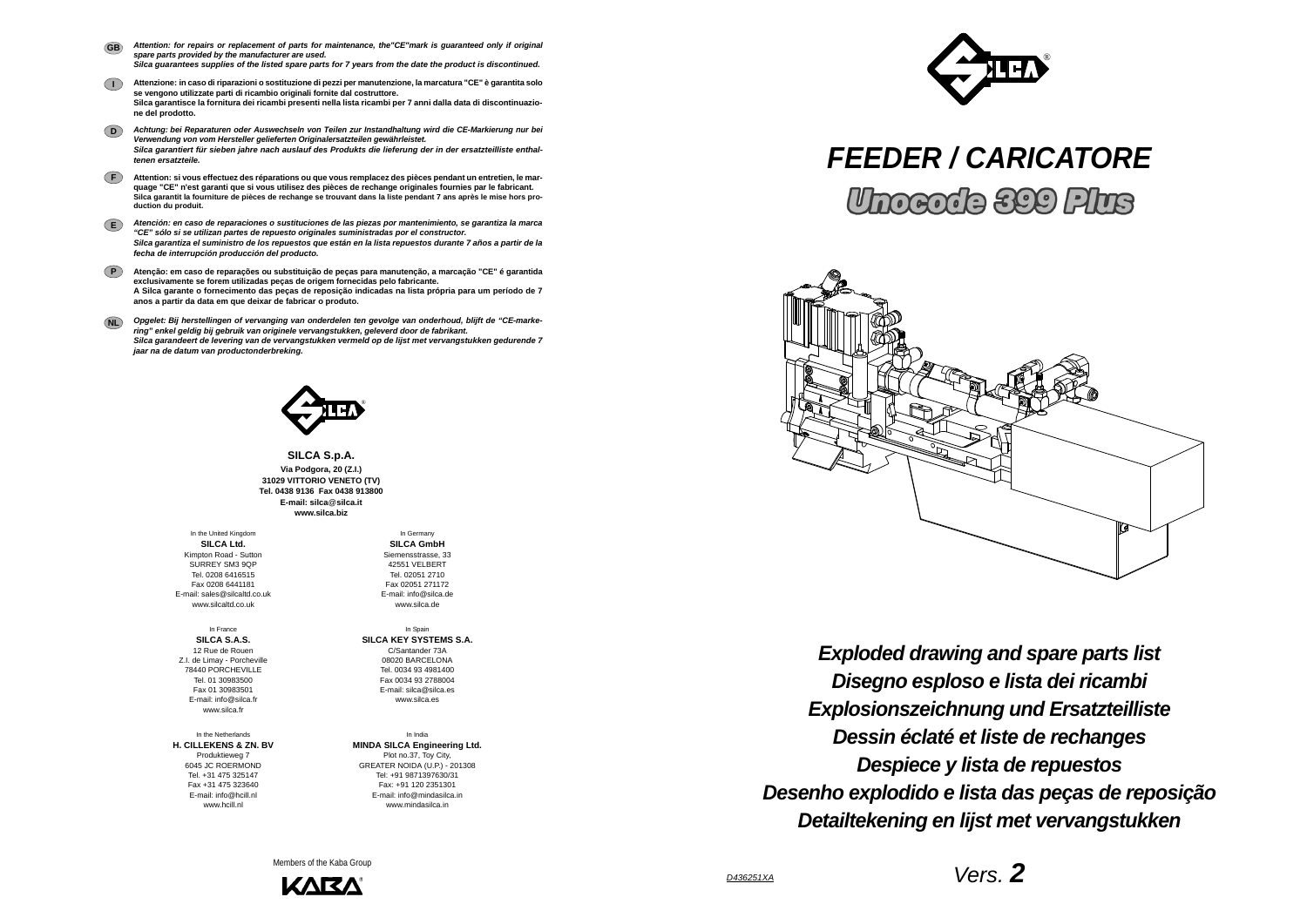II disegno esploso illustra tute le<br>ce, monemi costielle la colpicat-<br>ce, monemi costielle la colpicat-<br>gnate da un codice numerico sono<br>da considerarsi ricambi. Tute le al-<br>da considerarsi ricambi. Tute le al-<br>senti nel d componenti costituenti la duplicatrice, solamente quelle contrassegnate da un codice numerico sono da considerarsi ricambi. Tutte le altre componenti non numerate presenti nel disegno hanno valore puramente illustrativo.

# **IMPORTANT NOTE!** G

**WICHTIGER HINWEIS!** Auf der Explosionszeichnung sind alle Komponenten der Schlüsselkopiermaschine angegeben; nur die mit einem Nummerncode versehenen sind Ersatzteile. Alle anderen, nicht numerierten Komponenten in der Explosionszeichnung dienen nur zur WICHTIGER HINWEIS!<br>Auf der Expensionszeichnung sind<br>alle Komponeisine der Schiüssind<br>kopiermaschine angegeben; nur<br>die mit einem Nummerncode ver-<br>sehenen sind Ersatzeile. Alle an-<br>Komponenten in der Explosions-<br>Zeichnung d

G

### Il disegno esploso illustra tutte le NOTA IMPORTANTE! **NOTA IMPORTANTE!**

**IMPORTANT NOTE!**<br>The exploded drawing illustrates all<br>the components of the key-cutting<br>machine. Only those marked with a<br>marine code are spare parts. All<br>turnerize code are spare parts. All<br>drawing without numbers are si The exploded drawing illustrates all the components of the key-cutting machine. Only those marked with a numerical code are spare parts. All the other components shown in the drawing without numbers are simply illustrative.

## $\bullet$ **REMARQUE**

O desenho explodido ilustra todos os componentes que constituem a máquina duplicadora, mas apenas os marcados por um código numérico devem ser considerados peças de reposição. Todos os demais componentes não numerados presentes no desenho têm um va- $\tilde{\mathbf{g}}$ O desenho exploido ilustra to<br>os componentes que constitue<br>os marcados por un código<br>os mérico devem ser consider<br>mérico devem ser consider<br>pegas de reposição. Todos os<br>pegas de reposição. Todos os<br>presentes no desenho têm **IMPORTANTE!**<br>O desenho explodido ilu **IMPORTANTE!** 들호

**BELANGRIJKE**<br>OPMERKING!<br>De detailtekening illustreert alle on-<br>derdelen van de dupliceermachine,<br>maar enkel die met een numerieke<br>maar enkel die met een numerieke<br>beschouwd worden. Alle andere<br>niet genummerde onderdelen o De detailtekening illustreert alle onderdelen van de dupliceermachine, maar enkel die met een numerieke code moeten als vervangstukken beschouwd worden. Alle andere niet genummerde onderdelen op de tekening zijn zuiver illustratief. **OPMERKING!**

dos los otros componentes no numerados que se encuentran en el diseño tienen un valor puramente ilustrativo.  $REMARK AQUE  
\nIMPORT ANTE!   
\n $e$ lessin écdate much ounces less  
\n $e$ lessin écdate in the values less  
\n $e$ seusles in éedate in the values less  
\n $e$ seules in the  $e$  in the  $e$  of  $e$  in  $e$  of  $e$  in  $e$  of  $e$  in  $e$  of  $e$  in  $e$  of  $e$  in <$ Le dessin éclaté montre toutes les pièces composant la duplicatrice, seules les pièces ayant un code en chiffres sont des pièces de rechange. Toutes les pièces du dessin sans chiffres ont une fonction pure-**IMPORTANTE!** ment illustrative.

#### **INOTA IMPORTANTE!**<br>El despiece ilustra todos los com-<br>ponentes que constituyen la dupli-<br>ponentes que constituyen la dupli-<br>repuestos sólo los que están mar-<br>cados por un código numérico. To-<br>dos los que somponentes no<br>di El despiece ilustra todos los componentes que constituyen la duplicadora. Deben considerarse repuestos sólo los que están marcados por un código numérico. To-**¡NOTA IMPORTANTE!**  $\bigcirc$

lor simplesmente ilustrativo.

**BELANGRIJKE**

 $\bigoplus$ 

 $\bigodot$